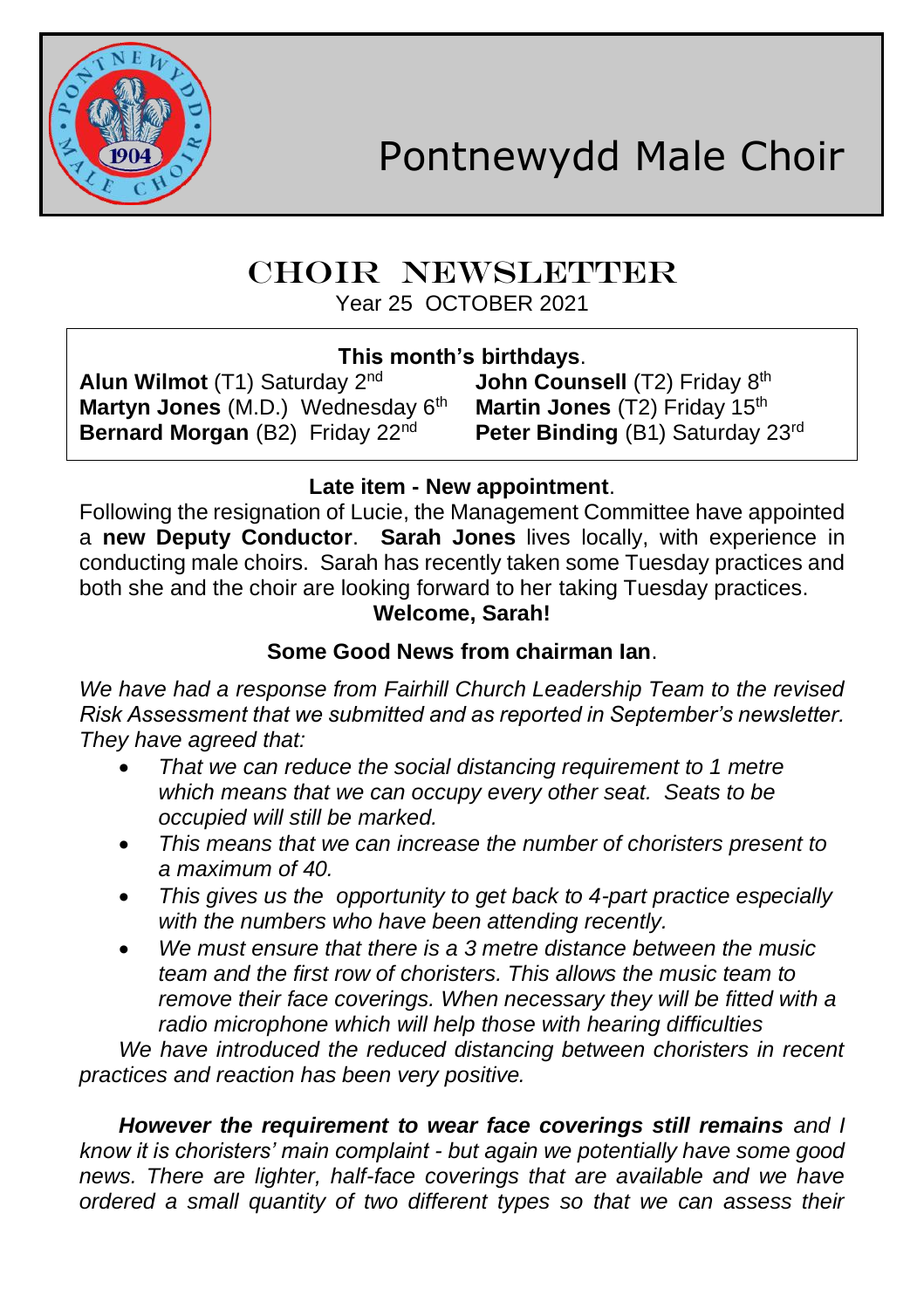*suitability. These coverings cover from the lower part of the nose down to the chin and do not affect your normal vision. Hopefully they will arrive in time for next practice.*

*As you will see we are trying to find solutions to the obstacles that we face in returning to normal practice bearing in mind that we have a responsibility to keep all choristers safe and that, despite entering Alert Level Zero, we have a*  legal responsibility to take reasonable measures to minimise the risk of *exposure to, and spread of, coronavirus.*

*Again we will review the effectiveness of these changes at the next monthly management meeting. All choristers views will be sought but you will only be able to comment fully if you attend practice.*

*Looking further forward we have been notified by WAMC that the postponed concerts have now been re-scheduled and confirmed with the venues for:*

> *St David's Hall, Cardiff Saturday 24th June 2023 Royal Albert Hall, London Saturday 27th April 2024*

*The music programmes will be as originally planned. The Association has a group working on the detailed arrangements for rehearsals etc with further details being circulated early in the new year. Those choirs who were previously allocated spaces will have first preference when booking for these new, rearranged dates.*

**Ian**.

### **Rehearsals music**.

M.D. Martyn has issued a list a pieces to be rehearsed during October and it is given below – just in case! You been informed that rehearsals will now last 1 hour and that practices will start on Tuesdays at 7:45pm and on Friday at 7:30am. **You are asked to let our librarian**, **Peter Binding, know if you require music for any items.**

| Day     | Date             | Repertoire                                                  |
|---------|------------------|-------------------------------------------------------------|
| Friday  | 1 <sup>st</sup>  | African Prayer, Let all men sing, Fields of Athenry.        |
| Tuesday | 5 <sup>th</sup>  | O Happy Day, Tangnefeddwyr (The Peacemakers).               |
| Friday  | 8 <sup>th</sup>  | With a voice of singing, World in Union, Higher and higher. |
| Tuesday | $12^{th}$        | Soldiers' Chorus, All through the night.                    |
| Friday  | 15 <sup>th</sup> | Make your own kind of music, Divine Brahma.                 |
| Tuesday | 19 <sup>th</sup> | Calon Lan, Gwahoddiad, Cwm Rhondda.                         |
| Friday  | 22 <sup>nd</sup> | Fly me to the moon, When you believe.                       |
| Tuesday | 26 <sup>th</sup> | Fly me to the moon, When you believe.                       |
| Friday  | 29th             | Kwmbayah, You'll never walk alone, Speed your journey.      |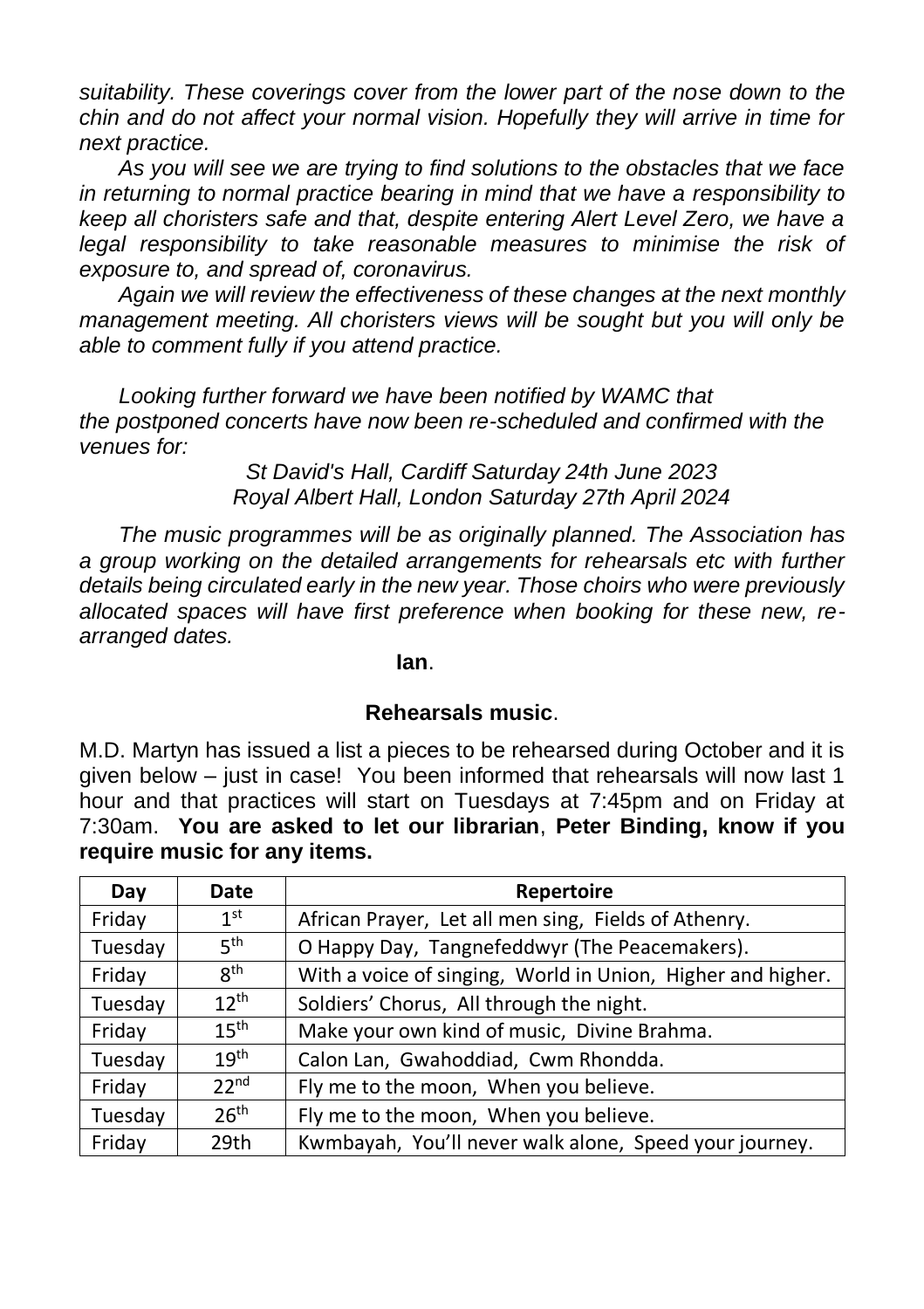### **Turning over a new leaf.**

How many of you are still **using** the 2021 choir calendar? If you are you are able to look at a photograph of the choir taken in 1912. It was then known as *The Upper Cwmbran United Male Voice Choir* – and your editor simply wondered why "United"? The choir history will need to be brought out and the dust blown off. There are more than 70 choristers in the photograph and the average age is obviously considerably less than at present. "Johnny" Williams was the conductor and NO! YOUR EDITOR WAS NOT ONE OF THE **CHORISTERS!** 



#### **Who's a clever boy?**

Mike O'Dwyer, one of our baritones, on September 18<sup>th</sup> became the Singles Bowls Champion of his club (a title he had also won in earlier years). He is now eligible to enter the annual Champion of Champions competition.

Congratulations Mike.

I suspect there might be other bowls champions in the choir.

What bragging rights do other choristers have, I wonder? We certainly have a young top tenor who has gained success in another field (take a bow Ben) and many years ago your editor came second in the mile walk of the Monmouthshire Secondary School Athletics championships. Only two of us finished the mile – all other competitors were disqualified for running! So let's hear about your other talents. The ability to sing sea shanties under water does not qualify as a talent.

#### **We were there!**

With the autumn internationals now upon us I thought this photograph might bring back memories.

So when was it, what was the match result and who made his farewell appearance?